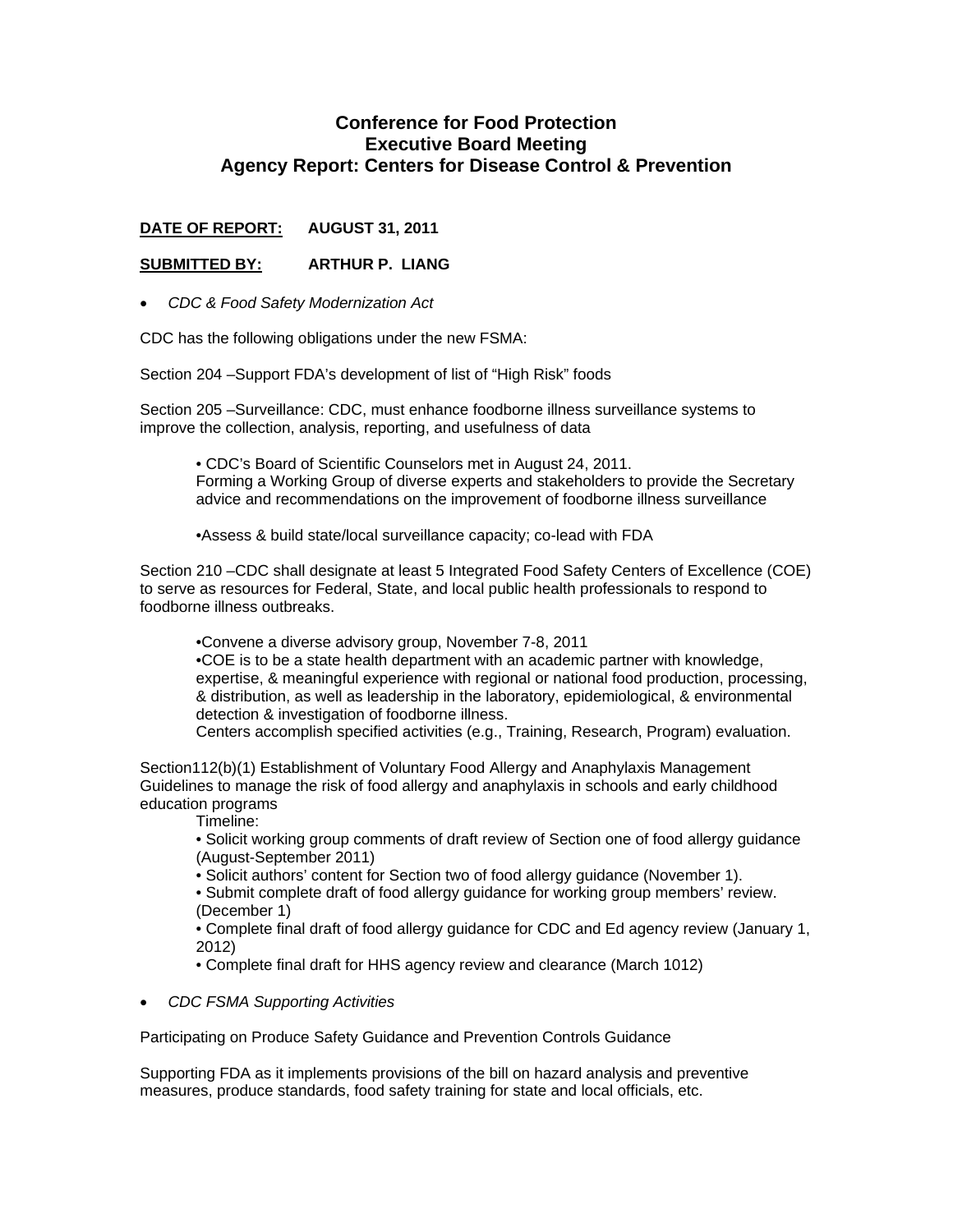Development and completion of the review of state and local capacity in food safety and food defense

Development of the national strategy on food safety

Working with DHS on the integrated consortium of laboratory networks

• *Burden of Illness* 

CDC estimates that each year roughly 1 in 6 Americans (or 48 million people) gets sick, 128,000 are hospitalized, and 3,000 die of foodborne diseases. http://www.cdc.gov/foodborneburden/2011-foodborne-estimates.html

In April 2011, CDC published the first-ever surveillance summary for cyclosporiasis, an enteric disease which is caused by a parasite and transmitted by ingestion of contaminated food or water. http://www.cdc.gov/mmwr/preview/mmwrhtml/ss6002a1.htm

• *Vital Signs*

 CDC's new *Vital Signs* is a monthly report on a single, important public health topic. In June, 2011 the *Vital Signs* report focused on Food Safety. The report was led by CDC's Foodborne Diseases Active Surveillance Network (FoodNet) program and was a coordinated effort with FDA and USDA. The data highlights the success in reducing *E. coli* O157 infections, while pointing out that *Salmonella* infections have not declined in 15 years. The report takes consumers through the steps along the farm-to-table continuum and shows what needs to be targeted for action everywhere food is grown (production), made (manufactured), moved (transportation), prepared (in restaurants, grocery stores, and homes), and consumed. The report ends with an important Call to Action for everyone who is involved in food safety and points to FoodSafty.gov as a gateway to information for consumers, including a blog on *Salmonella*. The report was released in the midst of the *E.coli* O104 outbreak in Europe, calling even more attention to this important public health concern, and reached over 684 million people within 48 *hours.*

• *FoodCORE:* Foodborne Disease Centers for Outbreak Response Enhancement (formerly OutbreakNet Sentinel Sites)

Activity intended to shorten the time needed to pinpoint how and where contamination occurred during foodborne outbreak. Provides funding to selected states to improve the three areas of public health response critical for foodborne disease outbreak detection, investigation, and control:

- *Public health laboratory surveillance*
- *Epidemiological interviews and investigations*
- *Environmental health assessment*

Meeting in September 2011

• *Council to Improve Foodborne Outbreak Response Guidelines Toolkit, Feb 2011*  [www.cste.org/dnn/ProgramsandActivities/InfectiousDiseases/CIFORToolkitandGuidelines/tabid/2](http://www.cste.org/dnn/ProgramsandActivities/InfectiousDiseases/CIFORToolkitandGuidelines/tabid/207/Default.aspx) [07/Default.aspx](http://www.cste.org/dnn/ProgramsandActivities/InfectiousDiseases/CIFORToolkitandGuidelines/tabid/207/Default.aspx)

• Council for State & Territorial Epidemiologists (CSTE) funding 19 sites: 14 states, 2 county/regional areas, & 3 cities.

• Over 750 people have participated in trainings across 15 sites. The majority of those trained were epidemiologists, environmental health specialists, and public health nurses (71.5%).

Several overarching themes emerged of improvements that need to be made: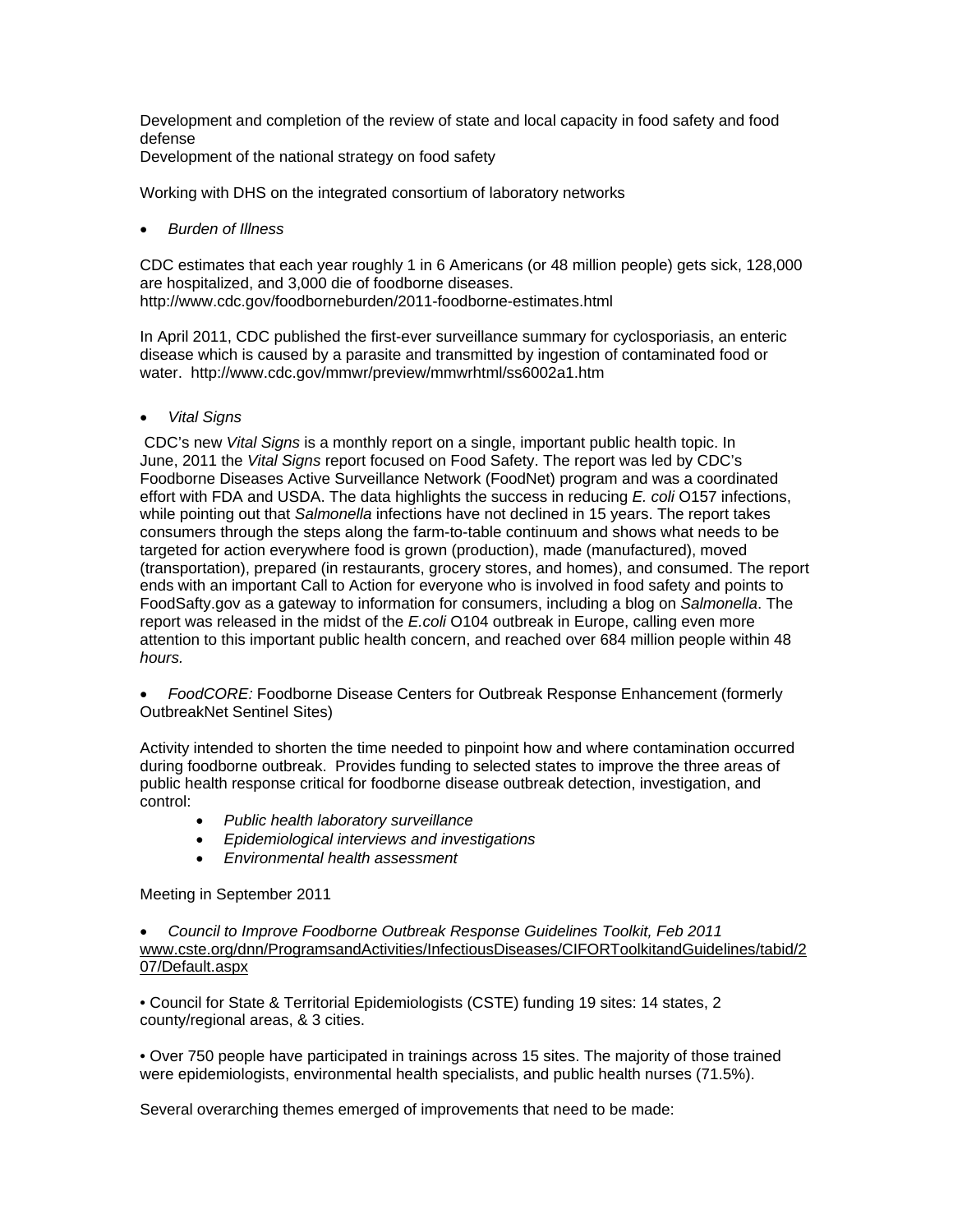- 1) Improved/enhanced communication,
- 2) Creation and use of standardized investigation/questionnaire forms,
- 3) Clarifying outbreak response team members' roles, and
- 4) Creation and use of standard procedures and policies during outbreak response.
- *Interagency Food Safety Analytics Collaboration (IFSAC)*

IFSAC the FSIS, FDA and CDC have established the Interagency Food Safety Analytics Collaboration (IFSAC) group to develop and share analytical methods, common terminology, and standards of practice. The IFSAC will address key issues such as foodborne illness attribution.

• *Listeria Contamination in Retail Facilities* 

A joint interagency risk assessment involving FSIS, FDA and CDC on Listeria monocytogenes contamination in retail facilities is underway through the application of a cross contamination model. This risk assessment will inform decision-making about how to best address this pathogen in the retail setting, such as in deli counters at supermarkets. Moreover, there is significant scientific research sponsored by the food safety agencies that will help elucidate how to best prevent Listeria contamination at retail.

• *Epi-Ready Foodborne Disease Outbreak Team Training funding to end* 

Since 2004, CDC has funded the National Environmental Health Association to conduct four Epi-Ready Foodborne Disease Outbreak Team Training courses per year for local and state environmental health specialists, laboratorians, and epidemiologists. USDA has provided funding for live, interactive broadcasts of several of these Epi-Ready courses to remote sites that greatly increased the reach of the training. FDA staff have served as trainers as well as helping to guide the course content. The food safety agencies have also promoted a more highly trained environmental health workforce, which is skilled in properly conducting an environmental assessment during foodborne illness investigations.

• *EHS-NET* 

Highlights from EHS-Net vision meeting Aug 24-26, 2011:

• Attendance by grantees (CA, MN, NY, NYC, RI, TN), industry (Yum, FMI, Publix, U.S. Food Service), FDA (Glenda Lewis and Thomas Hill), USDA (Kristin Holt), CDC NCEZID staff

• CDC EHS-Net staff along with both food and water EHS-Net grantees will be leading a major food and water service program evaluation project over this 5-year cycle. . We are looking for non-EHS-Net sites to participate in the evaluation. No additional funding is available to support non-EHS-Net participation but CDC will provide staff support to those who are interested. Contact Carol Selman [zxg4@cdc.gov](mailto:zxg4@cdc.gov)

Overarching goal:

- a) Explore how local food and water safety programs affect the burden of food and waterborne illness
- b) Evaluate the relationship between local food and water safety program infrastructure in EHS-Net states and the incidence of food and waterborne illness at the state and local level
- c) Use as a tool that can be used to track trends and be able to answer questions as changes in budgets and priorities are occurring